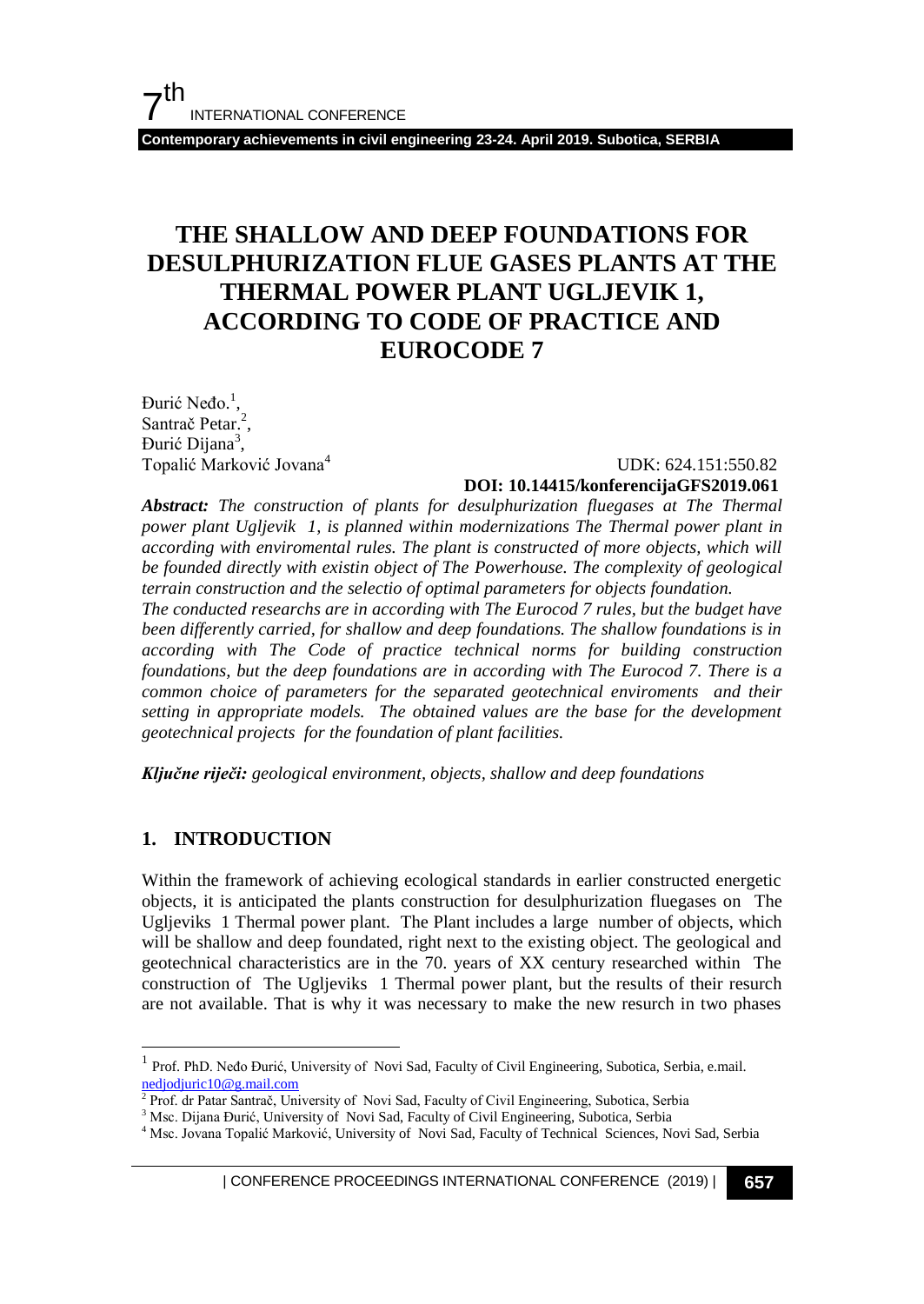## 7. МЕЂУНАРОДНА КОНФЕРЕНЦИЈА **Савремена достигнућа у грађевинарству 23-24. април 2019. Суботица, СРБИЈА**

and to give the geotechnical calculation in accordance with The valid Code of practice and Eurocode 7.

The research for the phase of The Conceptual solution, showed that it was the field of very complex geological construction, which is nedeed detailed study, in deppendence of the foundation way, given in The Main project. The moving location plant, in relation to research for the phase of The Conceptual solution, it were required a large number of research works to the depth of the impact of the building on the soil and rocks. The research has been carried in accordance with The Eurocode 7, and calculations for shallow and deep foundations are in accordance with The valid Code of practice and Eurocode 7.

## **2. GEOLOGICAL TERRAIN CHARACTERISTICS**

The field investigation were conducting using exploration drills from 8,0 to 25,o m, in depending on the type of object and the foundation depth. The exploration drills are in full coreed, the Core was photographed, and engineering geological recorded, with taken samples for laboratory tests and again photographed, for documentation materials. In the poor and untied sediments, it were carried experiments of the penetration test, SPT. The samples of the soil and rocks were processed in appropriate laboratory in according with valid Standards for The accredited laboratories. [1].

Parallel to exploration drilling, the field mapping was done on the wider location, to create a complete picture of the field (terrain) construction. It were evidented all spawns on the terrain surface and in the logs, after that performed separation of solid rocky and semi-rocky rock masses of weak and unbounded deluvial, eluvial and alluvial sediments [1,2,3,4,5].

The natural morphology of explored location is as well as its nearly enviromental changed, with the extensive construction activities, for the needs of the construction of The Thermal power plant Ugljevik 1 and unfinished TPP Ugljevik 2, and the surface of the site is covered with technical material.

The natural streams, where the most important river Janja is displaced and regulated in the trough.

The wider terrain area was built by sedimentary tertiary ages, so form subtrat terrain. It is represented by the alteration of black and dark-gray marls, clays and sandstones.

It has rhythmitc character of the cluttering with numerous internal textures, with gradation layer and lamination. According to the author s oppinion, that can be treated as a flees. The rocks of the base mountain are covered with quaternary sediments, which are deposited by Janja river as alluvial sediments. They are represented with tipically development of river deposits, where the bottom deposits are gravel and sand, but the upper part is fine-grained deposits [1,7]. The depth of river sediments is variability in the range from 1,0 to 4,0 m.

The technogenic materials that built the surface part of the location are made clay-sandygravel materials with different participation of these individual fractions. The embankment is very often built from gravel and crushed aggregates.

The explored location is characteristic with the presence of faulse, which are registered during the exploratory drilling. There are isolated 4 faults, which make up the network of faults in the wider area. These examples showes us an earlier presence of intense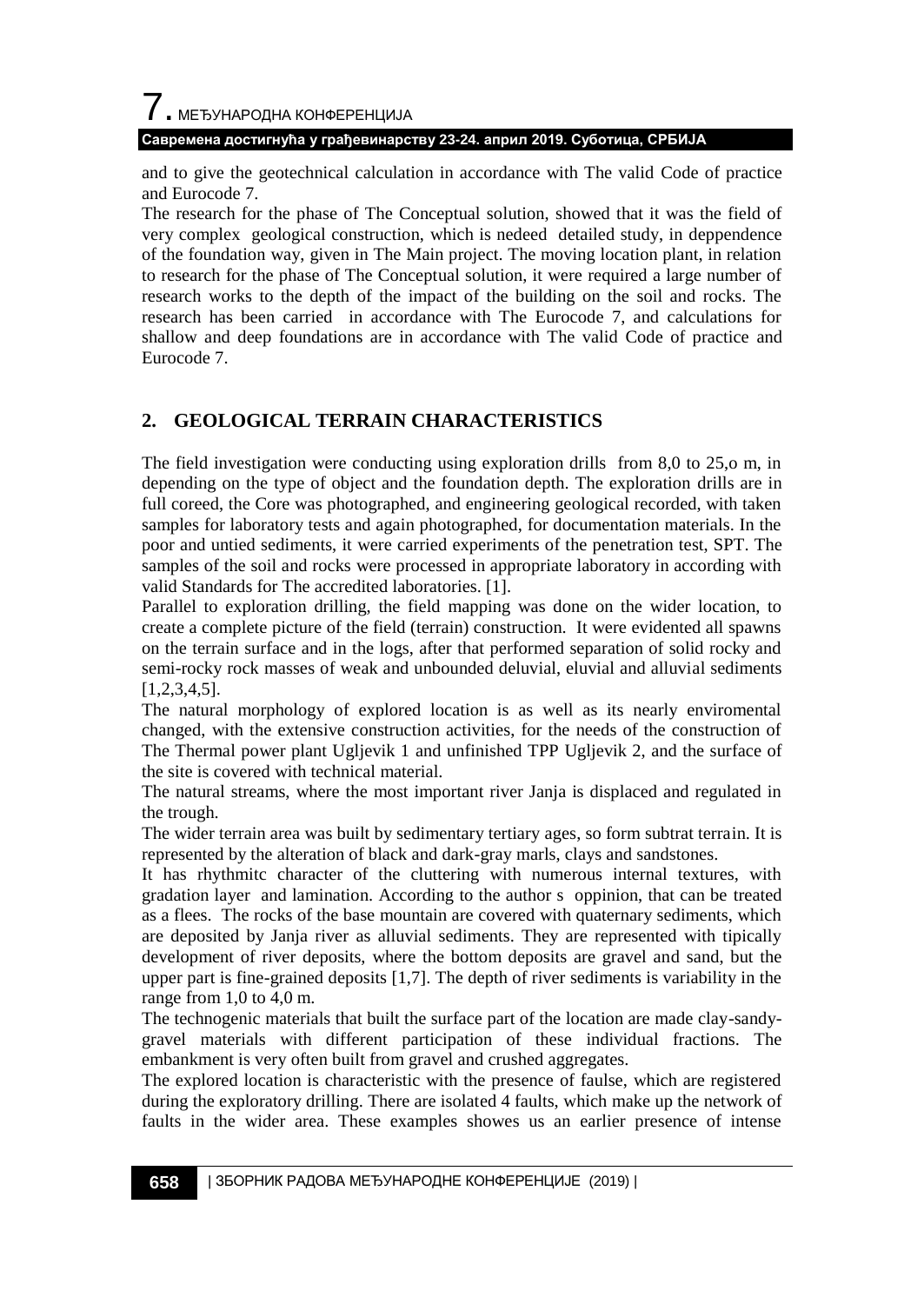### **Contemporary achievements in civil engineering 23-24. April 2019. Subotica, SERBIA**

tectonics, which was particularly manifested in Ugljevik s basin. During the long time, the tectonic activities are muted and there are no elements of modern activity. [8,9,10] The seismicity of the terrain is at the V and VI levels of MSK-64 for return period of 100 years, but for return period of 200 and 500 years, this is the VII level area of MSK-64. The importanse of objects which belongs to I category, requires detailed seismics research of microlocation objects.

Hydrogeological terrain characteristics are conditioned with heterogeneous lithological components and complex tectonic frame. Depending on lithological composition, porosity type there can be separated rocks based on watertightness level. At the localty of Thermal power plants there are waterproof sediments of intermediate porosity, which are made of alluvial sediments with mostly gravel and sand. With depth to terrain substrate waterproof is lowering, but complex of marls rocks which are made of marl conglomerate and marls sand land is water impermeable [1,7,11] .

Engineeringgeological characteristics of investigated location from surface to depth are usualy made of technogenic parts-embankment, ubound and bound rocks and also bounded halfrocks to mostly halfrocks, Figure 1.



*Figure1. Engineering geological type of terrain*

Embankment is placed on all terrain profile on investigated location. Thickness is mostly 1.0 meters max to 2.3 meters with heterogenic composition. It is made of clayed gravel and sand in which embankment is placed on entire area of investigated location. His thickness is mostly around 1.0 m max to 2.3 m heterogeneous uneven composition. It is made of clayed gravel and sand with compacted crumbs and breakstone.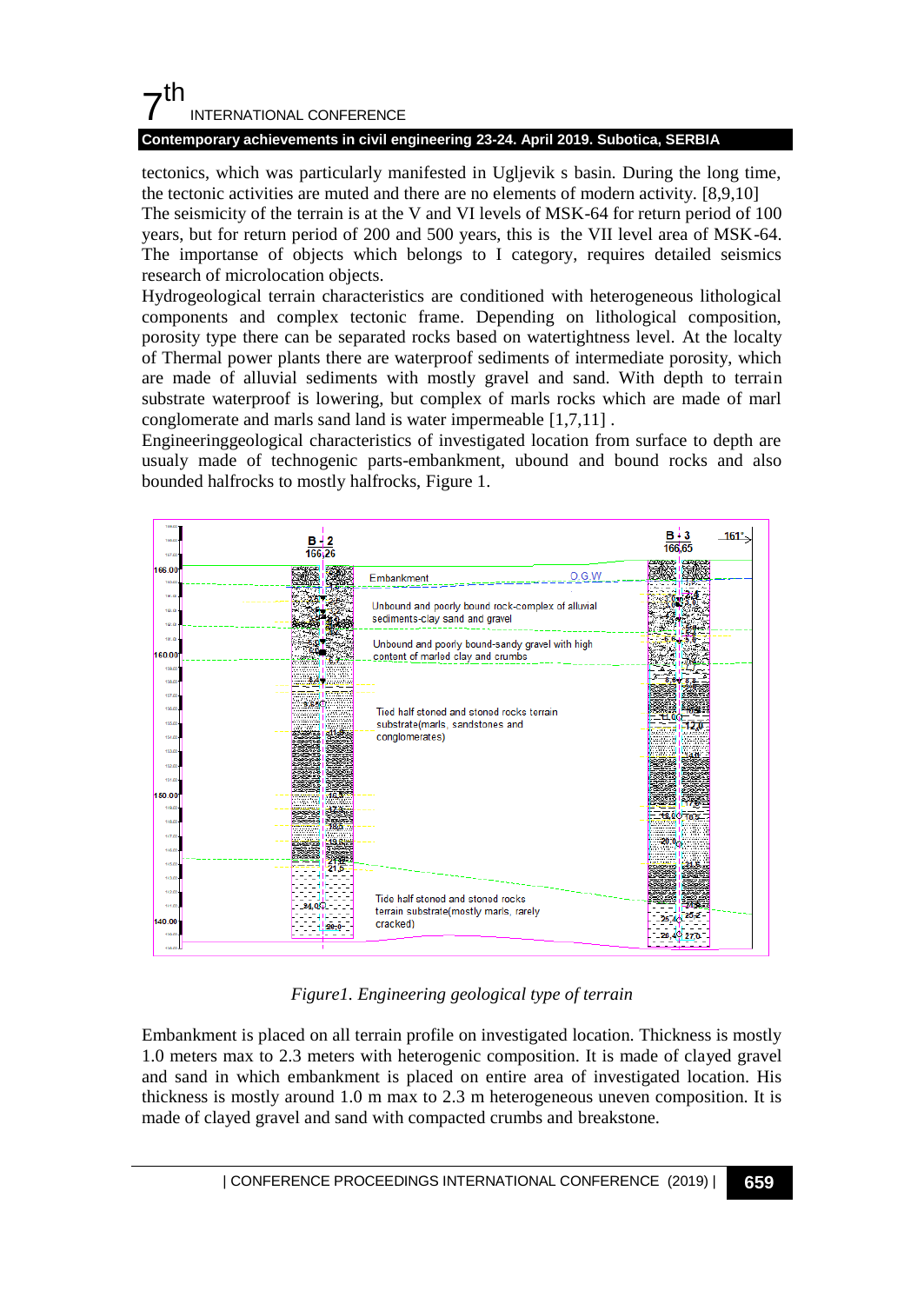## 7. МЕЂУНАРОДНА КОНФЕРЕНЦИЈА

### **Савремена достигнућа у грађевинарству 23-24. април 2019. Суботица, СРБИЈА**

Unbounded and poorly bounded rocks, by genetic affiliation, are complex of alluvial sediments, their thickness is from 1.0 to max.5.8 m. The most represented, with depth and horizontal spreading, are clayed sand and gravel. Boundary between sand and gravel is not made clearly and there are variety of sandy gravel and gravely sand. There is not a lot of clayed sediments which do not have spreading continuity, but they appeared as thick lens near the surface. Unbounded and poorly bounded rocks are also in the upper parts of terrain substrate. They are heterogenous wasted and completely degraded terrain substrate rocks, known as cortex of outlay rocks of basic mountains. Their thickness are from 1.5m to max 6.0m, roughly 3.5m. Material composition is made of sandy-gravely fractions with high part of marl clay and crumbs.

Bounded half stoned and stoned rocks are terrain substrate. They are represented with marls, sandstones and congolmerates, which are mostly degraded and crashed, and cracks are changed and rough, mostly field with clayed-sandy material. In deeper parts of terrain there are mostly compacted marl, rarely cracked with subvertical cracks[1,11, 12,13].

Physically mechanical properties of mapped geologically engineered parts which are determined with terrain investigation on the drill holle core and laboratory investigation on the represented samples of individual lithological ground and rock types. Results of terrain identification and clasification with results from laboratory tests made eparration of geological environment in the investigated terrain construction [1,5,11].

### **3. ANALYSE OF GEOTECHNICAL CONDITIONS OF DESIGN AND CONSTRUCTION OF OBJECTS**

Geotechnical characteristic determined from aspect of terrain feature which is working environment for foundation of construction objects. Analyze of results from research and examination is made relative to lithoofacial composition of ground and rocks, their condition, genetic affiliation and physically-mechanical composition.

Unbounded, poorly bounded and bouneded rocks from which is terrain made according to genetic affiliation, are two different complexes of ground and rocks. That is complex of alluvial sediments and complex of terrain substrate rocks or basic mountains. It has been established that within complex of terrain substrate rocks there are differents concernings composition and state of some lithological types, then concerning their spatial placement and mutual relation in terrain construction. That caused their difference concerning physically-mechanical properties, discontinuity, hidrogeological function and... That differences were base for separating three geotechnical environment which are different between each other and they will behave differently with load and unload.

Terrain construction of investigated location are made of four geotechnical location, which are engaged for object construction. Geotechnical environments as the working environments are defined based on physically-mechanical parametres, relevant for geostatic calculations [5,13,14,15,16]:

- results of laboratory samples of ground and solid rocks, taking care of degree of representativity and examination conditions,
- data about real conditions of marl complex and sandstone(lithological rocks of marl complex and sandstone complex((lithological heterogeneity, structured-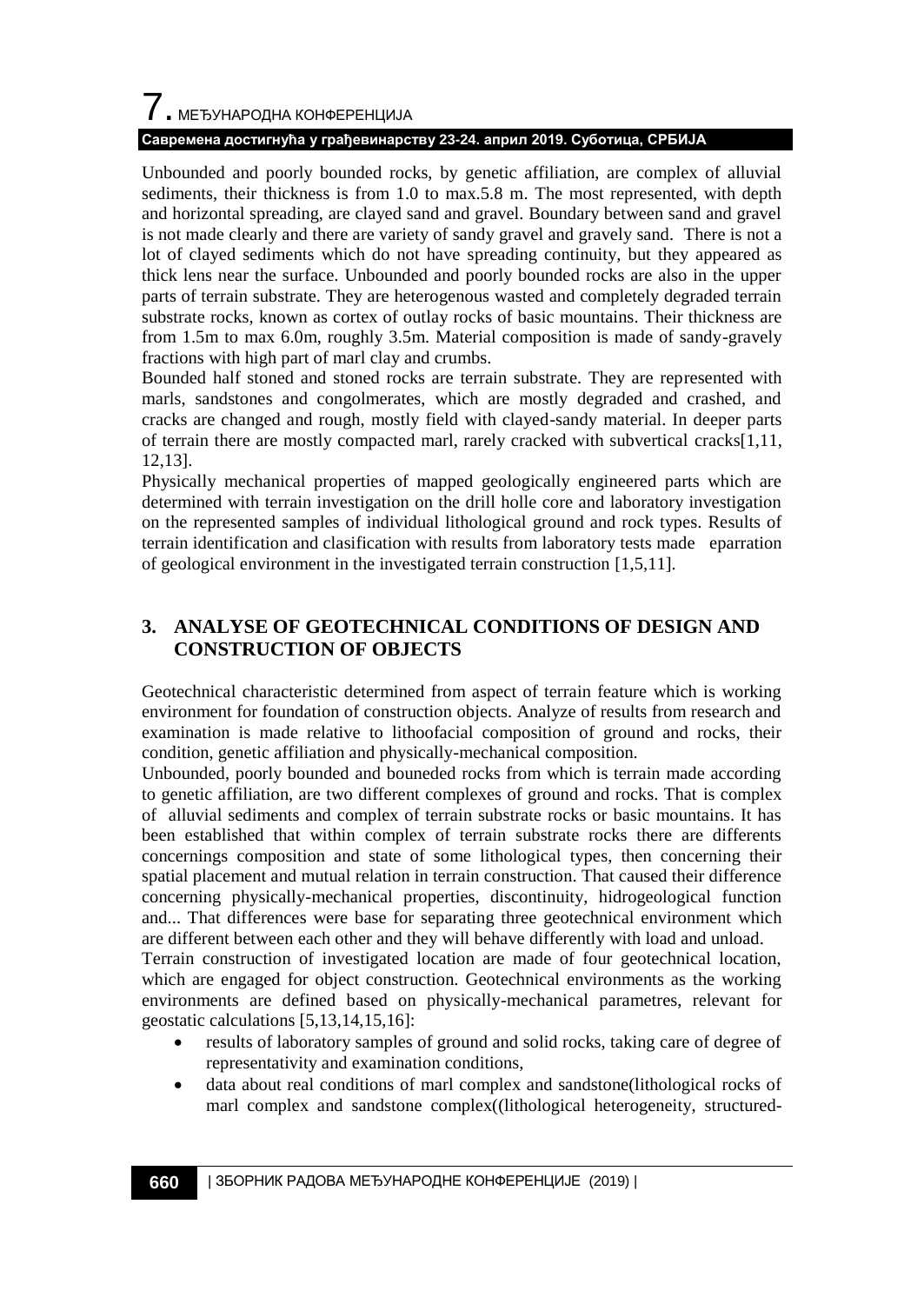### **Contemporary achievements in civil engineering 23-24. April 2019. Subotica, SERBIA**

textured components, degree of cracks and cracks characteristics, degree of surface degradation)

 existing ones empirical correlation links between physically-mechanical properties, structural properties and level of rock mass (Analysis of Rock/Soil Strength using RocLab)

**Geotechnical environment 1** is characteristic of sandy-gravel, alluvial clayed sediments with the thickness from 1.0 m to max 5.8m, roughly 2m. Geotechnical model of first environment is shown in Table 1:

| Profile                   | Lithological                   | Geom.           | Physically-                                                                                   | Adopted physically-             |
|---------------------------|--------------------------------|-----------------|-----------------------------------------------------------------------------------------------|---------------------------------|
| sign                      | type                           | sign            | mechanical                                                                                    | mechanical                      |
|                           |                                |                 | parametres                                                                                    | parametres                      |
| $\mathbf{C}^{\mathbf{S}}$ | Sandy clay                     | CL              | $\gamma = 19$ kN/m <sup>3</sup><br>$c = 18$ kPa<br>$\varphi = 12^{\circ}$                     | $\gamma = 19.0 \text{ kN/m}^3$  |
|                           |                                |                 | $Mv = 4000$ kPa                                                                               | $\varphi = 20^{\circ}$          |
| $S^C$                     | Sand,<br>Clayed<br>Pulverulent | $SC-SF$         | $\gamma = 19$ kN/m <sup>3</sup><br>$c = 13$ kPa<br>$\omega = 18^{\circ}$<br>$Mv = 8000$ kPa   | $c = 10$ kPa<br>$Mv = 8000$ kPa |
| $S^{C,G}$                 | Sand,<br>Clayed<br>Gravelly    | SC              | $\gamma = 18$ kN/m <sup>3</sup><br>$c = 10$ kPa<br>$\varphi = 25^{\circ}$<br>$Mv = 10000$ kPa |                                 |
| $G^C$                     | Gravel<br>Sandy<br>Clayed      | $\overline{GC}$ | $\gamma = 18$ kN/m <sup>3</sup><br>$c = 5$ kPa<br>$\varphi = 30^{\circ}$<br>Mv > 30 000 kPa   |                                 |

*Table 1. Geotechnical model of first environment*

The most spreading with depth and horizontal spreading have clayed sand and gravel. They are placed on entire location with different thickness from 1.0-4.0 m. In surface level – upper middle part, they are rarely clays with limited spreading-in sight lens. In some areas clay is very slimy, very compressible.

**Geotechnical environment 1**, is suitable for shallow foundation of objects, thinking of waterground which is located at average depth of 2.0m. If shallow foundation is relyed on slimy sediments, change of material in foundation underground.

**Geotechnical environment 2,** has products of rocks composition on background – sandstone, conglomerates and marls. They are represented with mostly clayed sand in which are placed unbreakable rocks remains. Locally in surface part of environment, marled clay can be found with clayed gravel and crumbs. On Figure 2 middle is assigned with 2, and geotechnical model is shown in Table 2.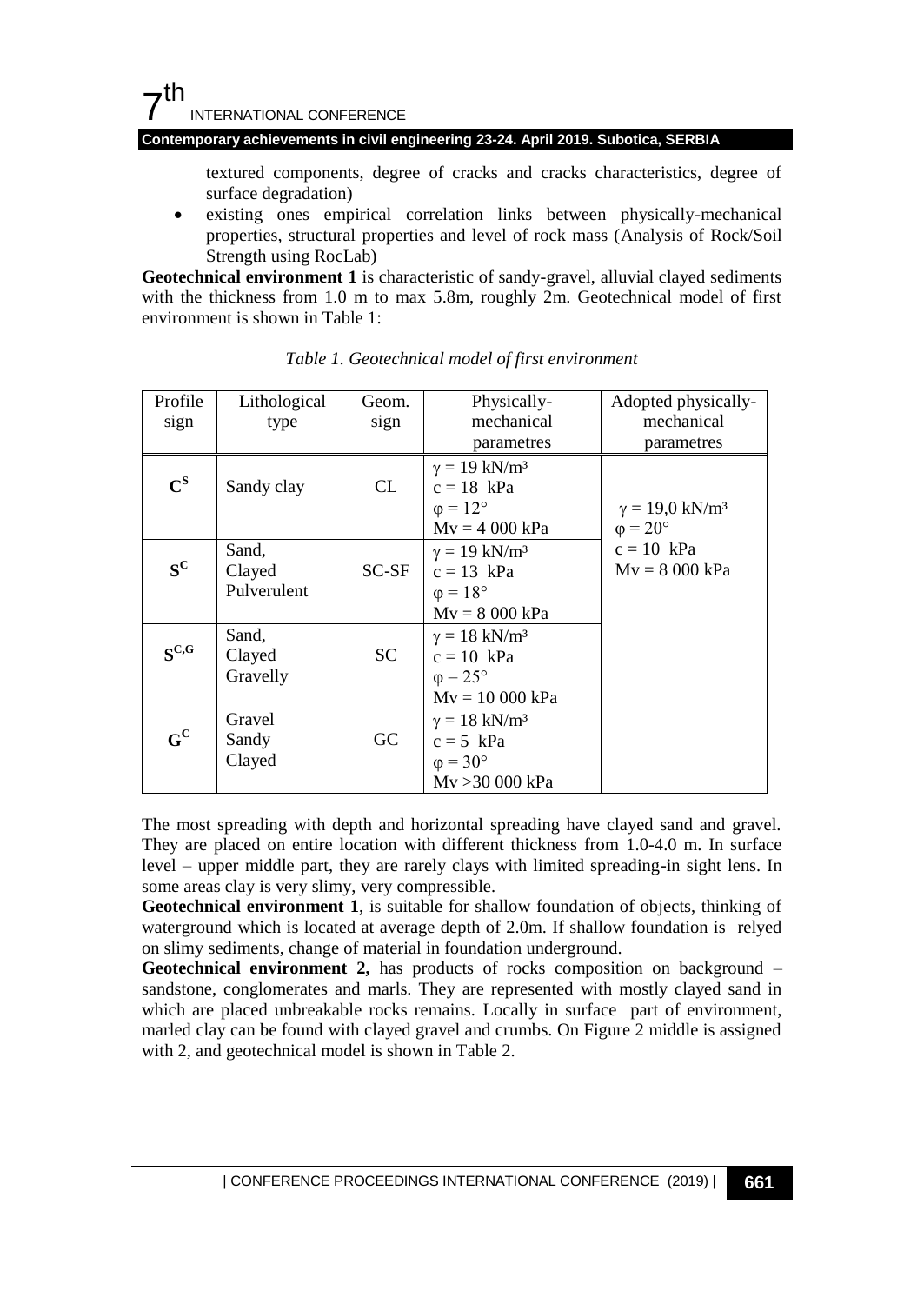7. МЕЂУНАРОДНА КОНФЕРЕНЦИЈА





*Figure 2. Geotechnical terrain profile with separated geotechnical environments from 1 to 4* 

| Profile<br>sign | Lithological<br>type           | Geom.<br>sign | Physically-<br>mechanical                                                                   | Adopted physically-<br>mechanical                         |
|-----------------|--------------------------------|---------------|---------------------------------------------------------------------------------------------|-----------------------------------------------------------|
|                 |                                |               | parametres                                                                                  | parametres                                                |
| $C^{L,D}$       | Marly<br>clay<br>with crumbs   | CL.           | $\gamma = 19$ kN/m <sup>3</sup><br>$c =$<br>20 kPa $\varphi$ = 17°<br>$Mv = 5000$ kPa       | $\gamma = 19$ kN/m <sup>3</sup><br>$\varphi = 22^{\circ}$ |
| $S^{C,D}$       | Clayed<br>sand<br>with crumbas | $SC-SF$       | $\gamma = 19$ kN/m <sup>3</sup><br>$c = 10$ kPa<br>$\varphi = 26^{\circ}$<br>Mv >25 000 kPa | $c = 10$ kPa<br>$Mv = 10000$ kPa                          |

*Table 2. Geotechnical model of 2nd environment*

Clayed sand with crumbs and extracts of rocks has the most part in environmental material. In his base are placed sandstones and conglomerates which give sandy-crumbs material with decomposition. Marled clay with rock parts appear in lens shape thickness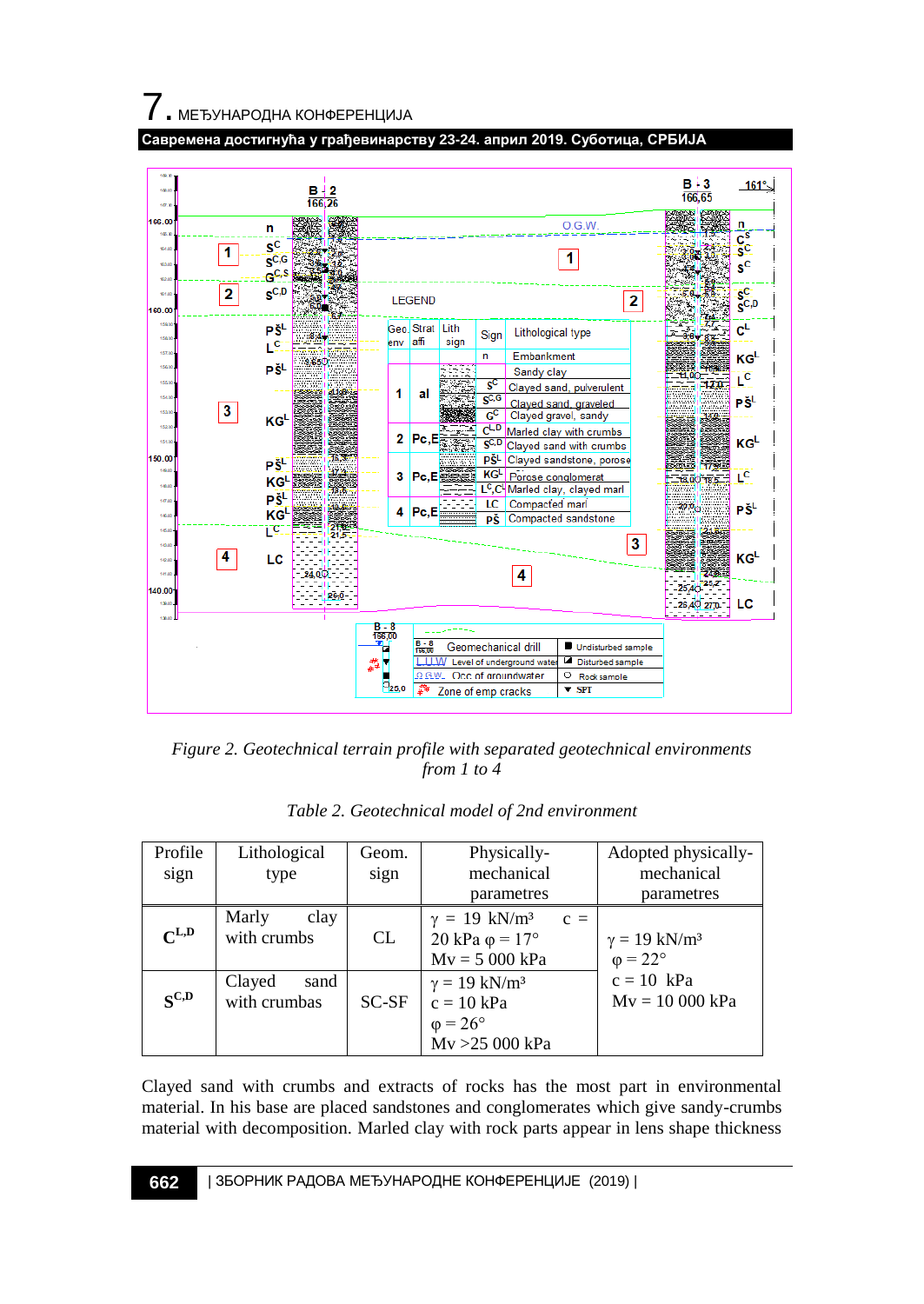### **Contemporary achievements in civil engineering 23-24. April 2019. Subotica, SERBIA**

to 2.0m. Whole thickness of geotechnical environment 2 is very various, maximum to 6.7m, roughly 3.0 m.

Environment is portative, good for foundation, both shallow and deep foundation. There is no water but when they are strong rains there is smaller water quantity timly bounded on rain period. In wide excavation, deeper than 2.0m, besides good physicallymechanical characteristics, there is need to calculate slope stability.

**Geotechnical environment 3,**is characterized with components and composition substrate terrain rocks. That are sandstones, conglomerates, marls and marled clay.Rock complex terrain substrate is not heterogeneus only by lithological composition than the rocks with different grades of crkacks and degrading. There are separated lower and higher horizonts of substrate terrain rocks, Figure 2.

This environment is represented with rock of higher horizon terrain substrate. In lithological way, they are sandstones, conglomerates in less norm, marls nad marly clay. Sandstones and conglomerates are bigger rocks, with marly binders, so friable, cracked and divided in smal blocks within the cracks. Cracks are filled with marl clay. In vertical section they are conglomerates changes and sandtones in horizontal spreading, with usually exclusion. Geotechnical terrain model, in boundaries of geotechnical 3 is shown in table 3:

| Profile<br>sign | Lithological<br>type         | Geom.<br>sign   | Physically-mechanical<br>parametres                                                                         | Adopted<br>physically-<br>mechanical<br>parametres                                            |
|-----------------|------------------------------|-----------------|-------------------------------------------------------------------------------------------------------------|-----------------------------------------------------------------------------------------------|
| PŠ <sup>L</sup> | Sandstone,<br>claly, friable | rock            | $\gamma = 22$ kN/m <sup>3</sup><br>$\varphi = 25^{\circ}$<br>$\sigma$ = 4 MPa<br>$c = 30$ kPa<br>$v = 0.35$ | $\gamma = 22$ kN/m <sup>3</sup><br>$\varphi = 28^{\circ}$<br>$c = 30$ kPa<br>$\sigma$ = 3 MPa |
| $KG^L$          | Friable<br>conglomerat       | rock            | $\gamma = 22$ kN/m <sup>3</sup><br>$\varphi = 30^{\circ}$<br>$\sigma$ = 3 MPa<br>$c = 30$ kPa<br>$v = 0.30$ | $v = 0.35$                                                                                    |
| $L^c.C^L$       | Clayed marl and<br>clay      | rock<br>$CL-SC$ | $\gamma = 19$ kN/m <sup>3</sup><br>$\varphi = 18^{0}$ $\sigma = 1.5$ MPa<br>$c = 25$ kPa<br>$v = 0.30$      |                                                                                               |

*Table 3. Geotechnical model of 3rd environment*

Total thickness of geotechnical environment is roughly 14m, but it goes in depth to 20.0m. Environment is good for support, stable, adequate for deep foundation.Because of very often changes of lithologicall members and their condition thinking of cracks, it is necessary during the drilling for deep foundation, drilled material continuosly mapp and follow with laboratory experiment.

**Geotechnical environment 4** is characterized with rocks from lower horizon of terrain substrate. That are marls and sandstones. Marls are more represented relative to sandstones, so it can be said that whole environment is made with marls with stripe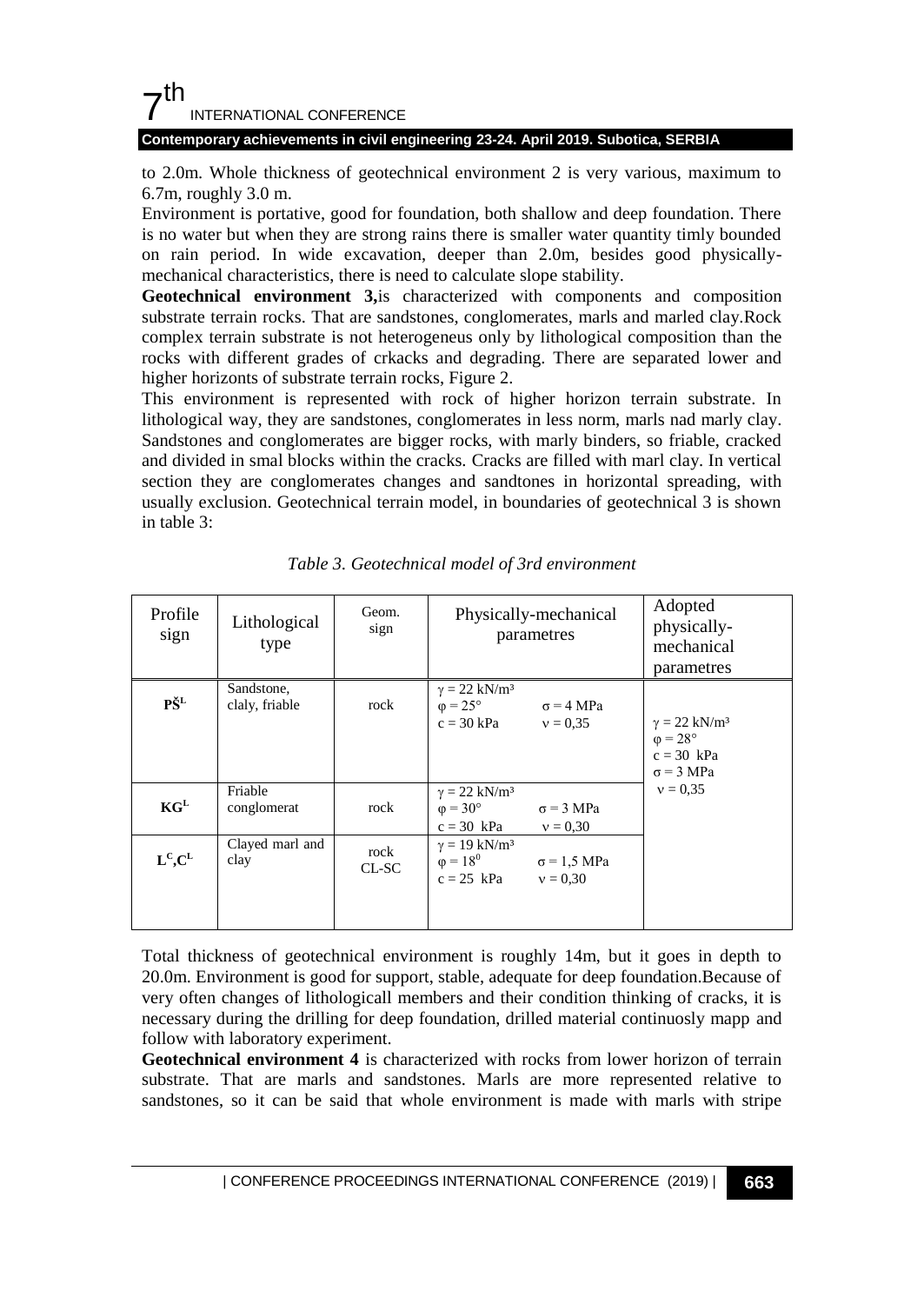## 7. МЕЂУНАРОДНА КОНФЕРЕНЦИЈА

### **Савремена достигнућа у грађевинарству 23-24. април 2019. Суботица, СРБИЈА**

sandstones. Thicker layer is presented on latest depths of reserach, from 18 to 23.0m. Geotechnical model of this environment is shown in Table 4:

| Profile<br>sign | Lithological<br>type    | Geom.<br>sign | Physically-mechanical<br>parametres                                                                          | Adopted<br>physically-<br>mechanical<br>parametres        |
|-----------------|-------------------------|---------------|--------------------------------------------------------------------------------------------------------------|-----------------------------------------------------------|
| LC              | Compacted<br>marls      | rock          | $\gamma = 22$ kN/m <sup>3</sup><br>$\varphi = 28^{\circ}$<br>$\sigma$ = 8 MPa<br>$c = 40$ kPa<br>$v = 0.28$  | $\gamma = 23$ kN/m <sup>3</sup><br>$\varphi = 30^{\circ}$ |
| PŠ              | Compacted<br>sandstones | rock          | $\gamma = 24$ kN/m <sup>3</sup><br>$\varphi = 40^{\circ}$<br>$\sigma$ = 15 MPa<br>$c = 70$ kPa<br>$v = 0.25$ | $c = 40$ kPa<br>$\sigma = 8 \text{ MPa}$<br>$v = 0.28$    |

### *Table 4. Geotechnical model of 4th environment*

Rocks cracking is emphasized in this environment. Cracks prevail within interlaced levels. Cracks are compressed or filled with marls clay. In upper level, closer to main congomerates and sandstones, cracks are filled with sand. They are placed on 45º angle to subvertical.

Marls are firmed, and divided with cracks in bigger blocks so RQD values are in range from 60 to 80, rarely  $\lt$  50. Sandstones are fine, with carbonated and silicated binder, firmed. Till research thickness they do not have continueted spreading, averige thickness is 2.5m.

Foundation environment is good, stable and good for foundation. Foundation will be done with piles, whereby for objects with greater load, allowed capacity is achieving with diameter and length of pile.

## **4. GEOSTATIC CALCULATIONS FOR OBJECTS FOUNDATION**

Obbjects of plant for desulphurization of flue gas are different with civil engineering characteristics and way of foundation. Smaller objects are defined for shallow, and bigger are defined for deep foundation which is shown on Figure 3.

Geostatic calculatons for shallow foundation of objects are made with Code of practice SFRJ (1990) [17], which is valid in state where is object making, but deep foundation is made with Eurocod 7 (EN 1997-1) [5].

### **Shallow foundation**

Objects for shallow foundation are dispersed in plant system, so ther is done geotechnical model for every object accordingly to lithological types [1,13,14,15]. General model which is represented in this work involved all lithological ground levels, while some of them are not identifed on object location, Table 5. In Literature [1] all objects are analyzed separtly. On terrain parts where are slimy layers 2 and 3, it is foreseen material change, and for calculation are used parametres of level 2a.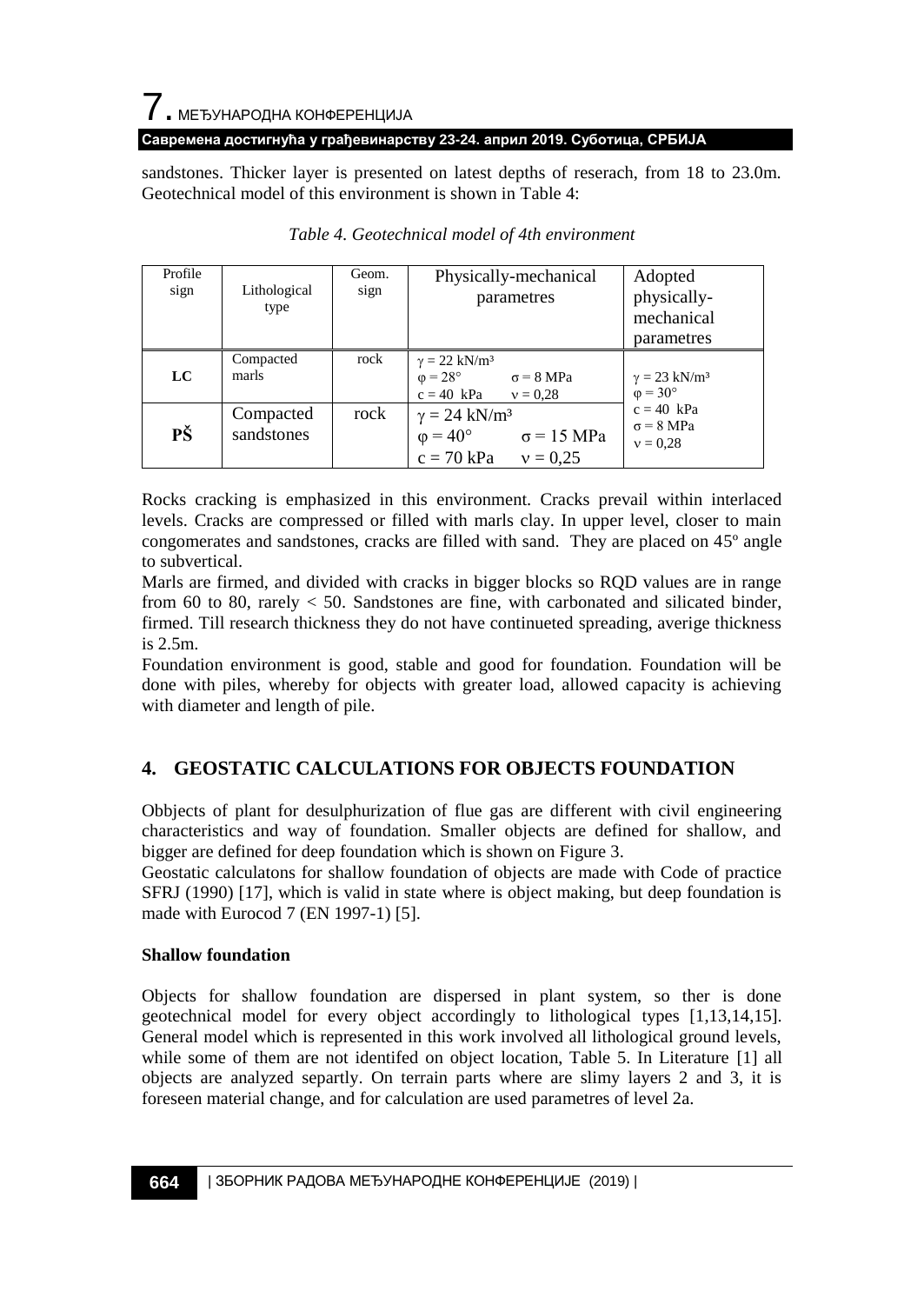**Contemporary achievements in civil engineering 23-24. April 2019. Subotica, SERBIA**



*Figure 3. Schedule of objects for shallow and deep foundation*

Load bearing capacity and slipping the ground for geotechnical model in Table 5, is shown in Table 6. In estimation are given allowed values for load bearing capacity and slipping ground, allowed load for maximum subsidence from 2.5cm and 1.0cm.

| Sign of<br>work | Sign of<br>layer        | <b>Thickness</b><br>layer from-<br>tο | Kind of layer                     | Model of<br>clutter  | Volume<br>weight     | Effective<br>cohesion | Eff angle of<br>smoother<br>resist |
|-----------------|-------------------------|---------------------------------------|-----------------------------------|----------------------|----------------------|-----------------------|------------------------------------|
|                 |                         | (m)                                   |                                   | (kN/m <sup>2</sup> ) | (kN/m <sup>3</sup> ) | (kN/m <sup>2</sup> )  |                                    |
|                 | 1                       | $0.0 - 1.0$                           | Embankment-<br>gravel, sand, clay |                      |                      |                       |                                    |
| $B - XX$        | $\overline{2}$          | $1.0 - 2.1$                           | Clayed and slimy<br>sand          | 3800                 | 19                   | 18                    | 13                                 |
|                 | 2a                      |                                       | Clayed and<br>pulverulent sand    | 8000                 | 19                   | 13                    | 18                                 |
|                 | 3                       | $2.1 - 3.0$                           | Slime and sandy<br>dust           | 2 0 0 0              | 19                   | 10                    | 18                                 |
|                 | $\overline{\mathbf{4}}$ | $3.0 - 3.6$                           | Pulverulent sand                  | 8 0 0 0              | 19                   | 13                    | 18                                 |
|                 | 5                       | $3.6 - 4.2$                           | Gravel clayed and<br>sandy        | 30 000               | 18                   | 5                     | 30                                 |
|                 | 6                       | $4.2 - 4.6$                           | Sandy and<br>pulverulant clay     | 4 0 0 0              | 19                   | 18                    | 12                                 |
|                 | 7                       | $4.6 - 8.0$                           | Clayed sand with<br>crumbs        | 10 000               | 19                   | 10                    | 26                                 |

*Table 5. Calculating model of geomechanical terrain profile*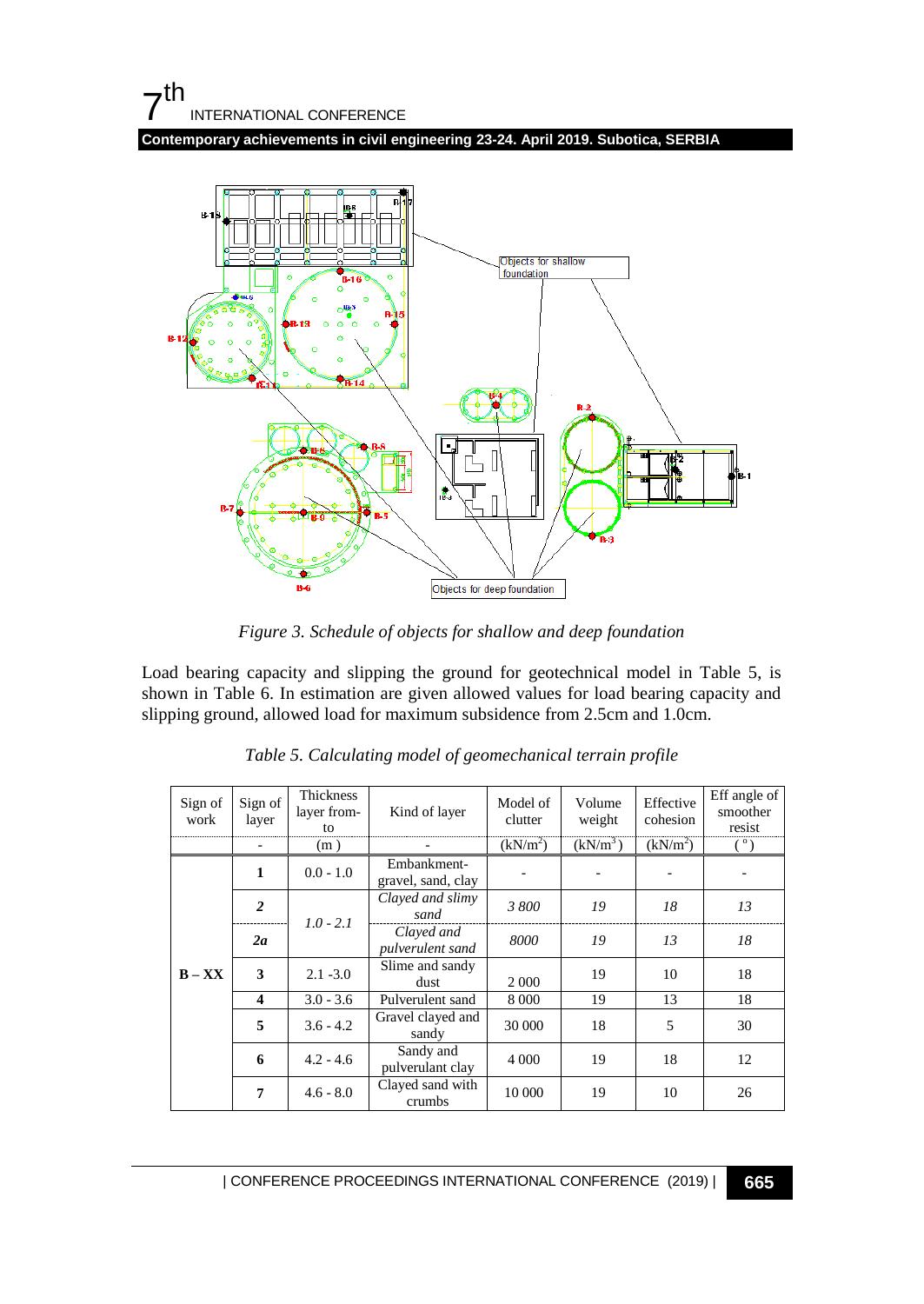|            | Foundation depth, layer 2 (sand, clay, pulverulent)<br>Fundamental panel: $D = 1, 1$ m; $D_n = 0.5$ m |                                                       |                        |                               |                        |  |  |  |  |  |
|------------|-------------------------------------------------------------------------------------------------------|-------------------------------------------------------|------------------------|-------------------------------|------------------------|--|--|--|--|--|
|            |                                                                                                       | Soil characteristics                                  |                        | Characteristics of the object |                        |  |  |  |  |  |
| Foundation | Dimension(m)                                                                                          | Allowed bearing<br>load<br>$q_a$ (kN/m <sup>2</sup> ) | Subsidence<br>$s$ (cm) | Allowed load<br>q $(kN/m^2)$  | Subsidence<br>$s$ (cm) |  |  |  |  |  |
|            |                                                                                                       |                                                       |                        | 111                           | 2.5                    |  |  |  |  |  |
|            | 11,90 x 13,40                                                                                         | 117,98                                                | 2,683                  | 57                            | 1,0                    |  |  |  |  |  |
| Plate      |                                                                                                       |                                                       |                        | 111                           | 2.5                    |  |  |  |  |  |
|            | 13,00 x 40,00                                                                                         | 122,37                                                | 2,807                  | 57                            | 1,0                    |  |  |  |  |  |

*Table 6. Calculation of load bearing capacity and slipping the ground*

### **The deep foundation**

The deep foundation is analysed through the calculation of load capacity and settlement for drill rig, the length of  $L = 25.0$  m and radius = 0.60 m. At the time of analysis of load capacity and settlement, the unit load data for individual objects were not available, so that the account is executed without added constant – occasional load [16,18,19,20,21,22]. At this stage of development of the documents, no detailed calculation of the object load is required, these will be defined at the stage of the development of geotechnical projects.

The soil load calculations were analyzed in the zones of all drill rigs, which were selected according to the certain terrain profiles. In this paper are presented the input data of the drill rig, the calculation of the terrain model and the results of the calculation for the general terrain profile, The Chart 7. The input data are related to geotechnical environments, where the parameter values are addopted, and the depths are changed form one to other drill rig.

The results of calculating the rock limit load for some characteristic profiles and drill rigs (wells), for deep foundation, where is the drill rig length  $L = 25.0$  and radius = 0.6 m, are shown at the Table 8.

The settlement drill rig analyze is made using the Rendolph method, for only one. The calculation was made based on the average module along the shell  $Es = 10$  MPa and the module  $Eb = 30 MPa$ , for the geotechnic enviroments 3 and 4. The settlement calculation was made for the Force in drill rig of 1 MPa, where the settlement result is  $s = 39,23$ mm.

### **5. CONCLUSION**

The plant for desulphurization of flue gas is very complex project with a lot of support falilities, which will be differently founded (based). The conducted research on the terrain and laboratory tests, enabled the analysis of a larger number of data, based on which 4 geotechnical environments are separated. These environments in dippending of foundation way, will be engaged for construction. Each environment is defined lithology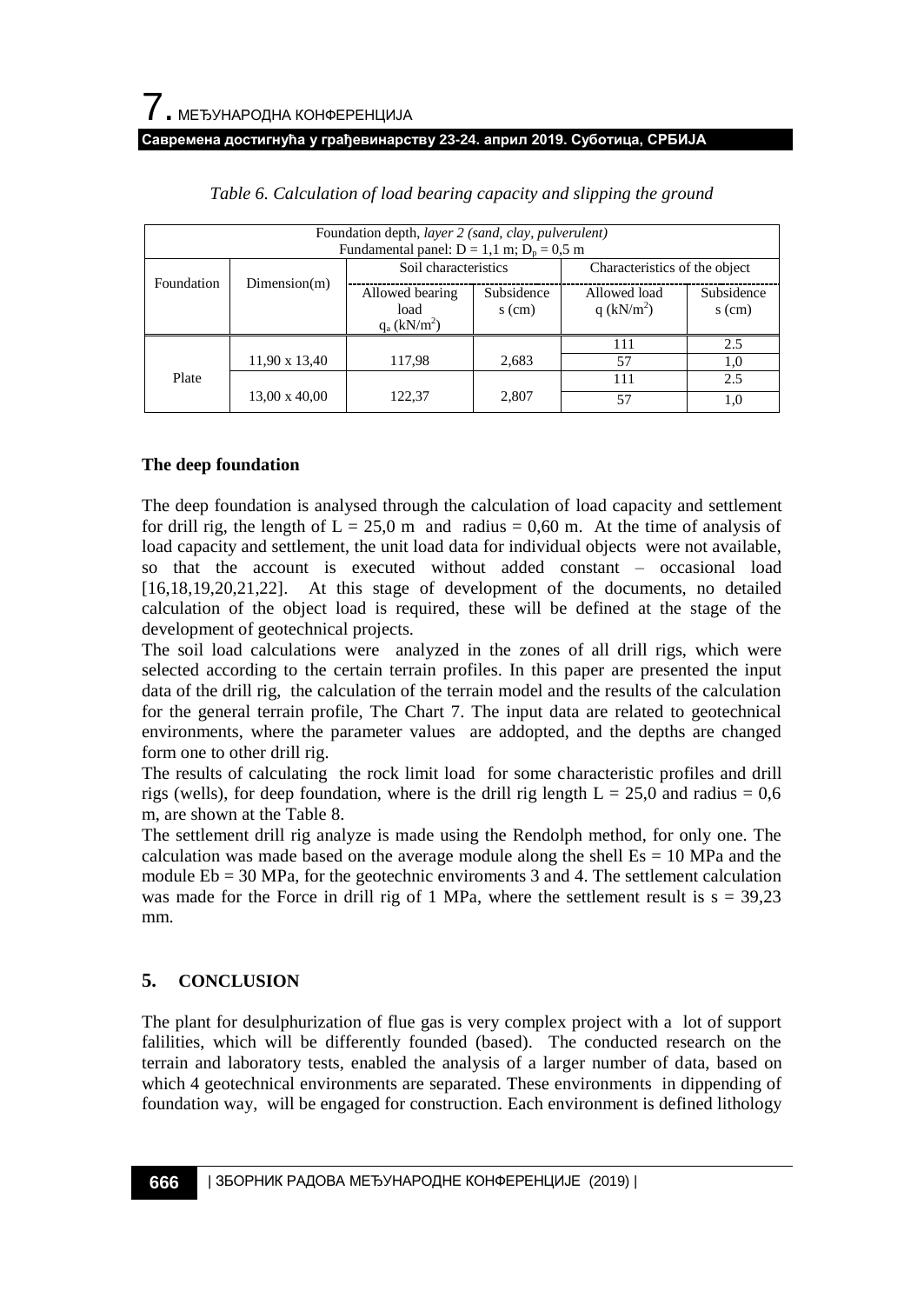**Contemporary achievements in civil engineering 23-24. April 2019. Subotica, SERBIA**

of soil and rock, and their physical – mechanical properties. For every environment are adopted the calculation parameters, too.

The shallow foundation is made by a local applicable Rules, and the Eurocode 7, for deep foundation. The range of exploring works are succesfull, so that they can set up certain sections of terrain, and every drill rig on a given profile defined the load capacity with 4 project approach.

|                      |                                                |                              |                                  | Drill hole zone B - XX   |              |                                                     |                          |                          |
|----------------------|------------------------------------------------|------------------------------|----------------------------------|--------------------------|--------------|-----------------------------------------------------|--------------------------|--------------------------|
|                      |                                                | Data about pile geometry     |                                  |                          |              | Correlation<br>coefficient                          |                          | Underground              |
| Pile length          | Shell diametar                                 |                              |                                  | Diametar of pile<br>hase |              |                                                     |                          | water depth              |
| L(m)                 |                                                | D(m)                         |                                  |                          | $Db$ (m)     | $=$ qcal $\frac{1}{q_k}$                            |                          | Dw(m)                    |
| 25.00                |                                                | 0.60                         |                                  | 0.60                     |              | 1.08                                                |                          | 0.70                     |
|                      |                                                |                              |                                  |                          |              | Podaci o debljini i parametrima geotehničke sredine |                          |                          |
| Geot.<br>environment | Subsoil<br>environment                         |                              | Volume weight                    |                          | Cohesion     | Angle of<br>smoother<br>resistance                  |                          | Degree of over-<br>cons. |
| sign                 |                                                | z(m)<br>(kN/m <sup>3</sup> ) |                                  |                          | $c_k$ (kPa)  | $k$ (step)                                          |                          | <b>OCR</b>               |
| $\mathbf{1}$         | 2.40                                           |                              | 19.50                            |                          | 10.00        |                                                     | 20.00                    | 1.0                      |
| $\overline{2}$       | 3.40                                           |                              | 20.00                            |                          | 15.00        |                                                     | 22.00                    | 1.0                      |
| 3                    | 9.40                                           |                              | 22.00                            |                          | 30.00        |                                                     | 28.00                    | 1.0                      |
| 4                    | 26.00                                          |                              | 22.00                            |                          | 40.00        | 26.00                                               |                          | 2.0                      |
|                      | Results of limit load of pile according to EC7 |                              |                                  |                          |              | Pile type                                           |                          |                          |
|                      | Project<br>approach                            |                              | Proj. valu of pile<br>resistance | Refute<br>pile           | Drilled pile |                                                     | $\overline{CFA}$<br>pile |                          |
|                      | PP1/K1                                         |                              | $R_{c,d}$ (MN)=                  | $\overline{a}$           |              | 4.85                                                |                          | $\overline{a}$           |
|                      | PP1/K2                                         |                              | $R_{c,d}$ (MN)=                  |                          |              | 3.72                                                |                          | ÷,                       |
|                      | PP <sub>2</sub>                                | $R_{c,d}$ (MN)=              |                                  | ÷,                       |              | 5.07                                                |                          | ÷,                       |
|                      | PP <sub>3</sub>                                | $R_{c,d}$ (MN)=              |                                  | ÷,                       |              | 3.17                                                | ÷,                       |                          |

*Table 7. The calculations of the load drill rig capacity, with the input data for the model.*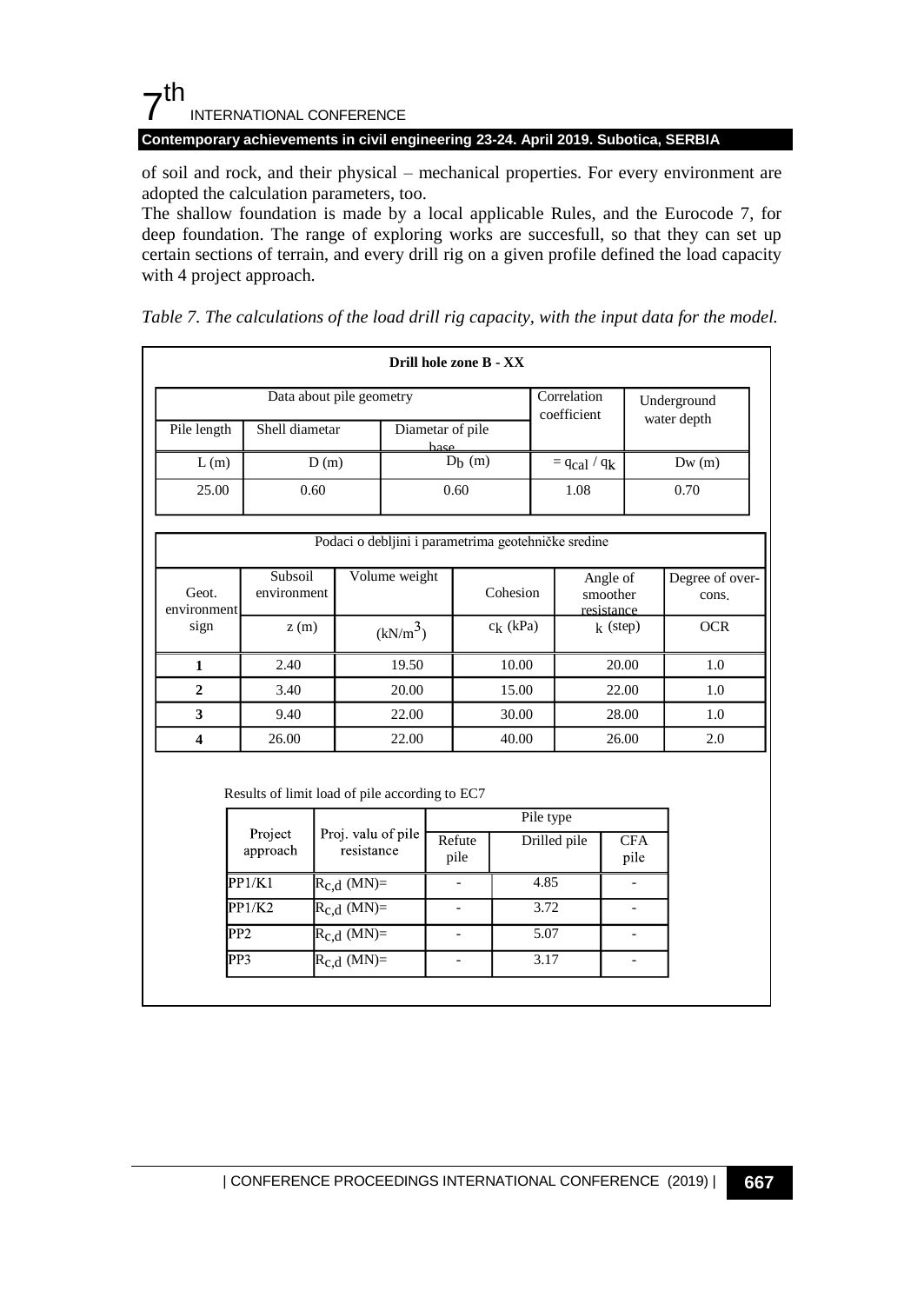

### **Савремена достигнућа у грађевинарству 23-24. април 2019. Суботица, СРБИЈА**

|                 |        | Profile $2 - 2$ |        | Profile $3 - 3$ |       |        |        |       |        | Profile $4-4$ |       |       |
|-----------------|--------|-----------------|--------|-----------------|-------|--------|--------|-------|--------|---------------|-------|-------|
|                 | $B-12$ | $B-13$          | $IB-5$ | $B-7$           | $B-9$ | $IB-3$ | $B-19$ | $B-2$ | $IB-2$ | $B-1$         | $B-2$ | $B-3$ |
| PP1/K1          | 4.85   | 4.75            | 4.86   | 4.58            | 4.63  | 5.03   | 4.61   | 4.49  | 4.42   | 4.78          | 4.50  | 4.33  |
| PP1/K2          | 3.72   | 3.64            | 3.73   | 3.51            | 3.55  | 3.85   | 3.53   | 3.44  | 3.39   | 3.67          | 3.45  | 3.34  |
| PP <sub>2</sub> | 5.07   | 4.97            | 5.08   | 4.79            | 4.84  | 5.26   | 4.82   | 4.69  | 4.62   | 5.00          | 4.71  | 4.55  |
| PP3             | 3.17   | 3.06            | 3.15   | 2.94            | 2.98  | 3.32   | 2.93   | 2.83  | 2.78   | 3.10          | 2.84  | 2.71  |

*Table 8. The calculations results of drill rig load capacity using Eurocode 7.*

### **REFERENCES**

- [1] Study of geomechanical terrain research for the needs of the design and construction of flue gas desulphurization plants of TE Ugljevik, **2016.**
- [2] Đurić, N. *Hydrogeology and engineering-geological research,* Subotica Bijeljina, The Faculty of Civil engineering, Technical Institute**, 2011.**
- [3] Najdanović, N. i Obradović, R. *Mechanics of soil in engineering practice*. Beograd: Mining Institute, **1981.**
- [4] Maksimović, M. M. Mechanic of soil, the second edition. Beograd: Ĉigoja print, **2000.**
- [5] Eurocode 7. Desing assisted by fieldtesting. European Commitete for standarization. Brussels. **1997.**
- [6] Ĉiĉić S., Mojiĉević M., Jovanović Ĉ., Tokić S., Dimitrov P. *OGK SFRJ 1:100000, list Tuzla, Beograd, Federal Geological Survey,* **1980.**
- [7] Đurić N. The significance of geotechnical research for the installation of flue gas desulphuriration plants TE Ugljevik. XVI Congress of Geologists of Serbia with international participation*. Donji Milanovac, Srbija*, str. 619-623, **2014.**
- [8] Nedeljković S., Đurić N., Popović M. Some aspects of the seismic risk of the building site of TE Ugljevik- 3. The collection of papers Archive for technical sciences, num 7, Technical Institute *Bijeljina,* **2012.**
- [9] Đurić N., Nedeljković S. Defining the earthquake hazard and project parameters of seumicity at the site TE Ugljevik 3. The fourth scientific expert international consulting: "The earthquake engineering and engineering seismology*. Borsko Jezero, Srbija*, str.107-114, **2014.**
- [10] Idriss I. M., Boulanger R. W. Semi-Empirical Procedures For Evaluating Liquefaction Potential During Earthquakes. P*roceedings of the 11th ICSDEE & 3rd ICEGE, Berkeley, California, USA,* pp 32 – 56, **2004.**
- [11] Đurić N. Main characteristic of the terrain on the installation site for flue gas desulphurisation of Ugljevik 1, Thermal Power plant. *4. symposium Macedonian association for geotechnics MAG. Struga*. pp. 177-184, **2012.**
- [12] Đurić N., Đuran P. Determination of pressing of soft rock at the location of flue gas desulphurisation plant of TE Ugljevik 1. Society for Geotechnics BiH, Proceedings of Works, *"Geoexpo 2014". Mostar. Proceedings of Works* pp. 67- 75, **2014.**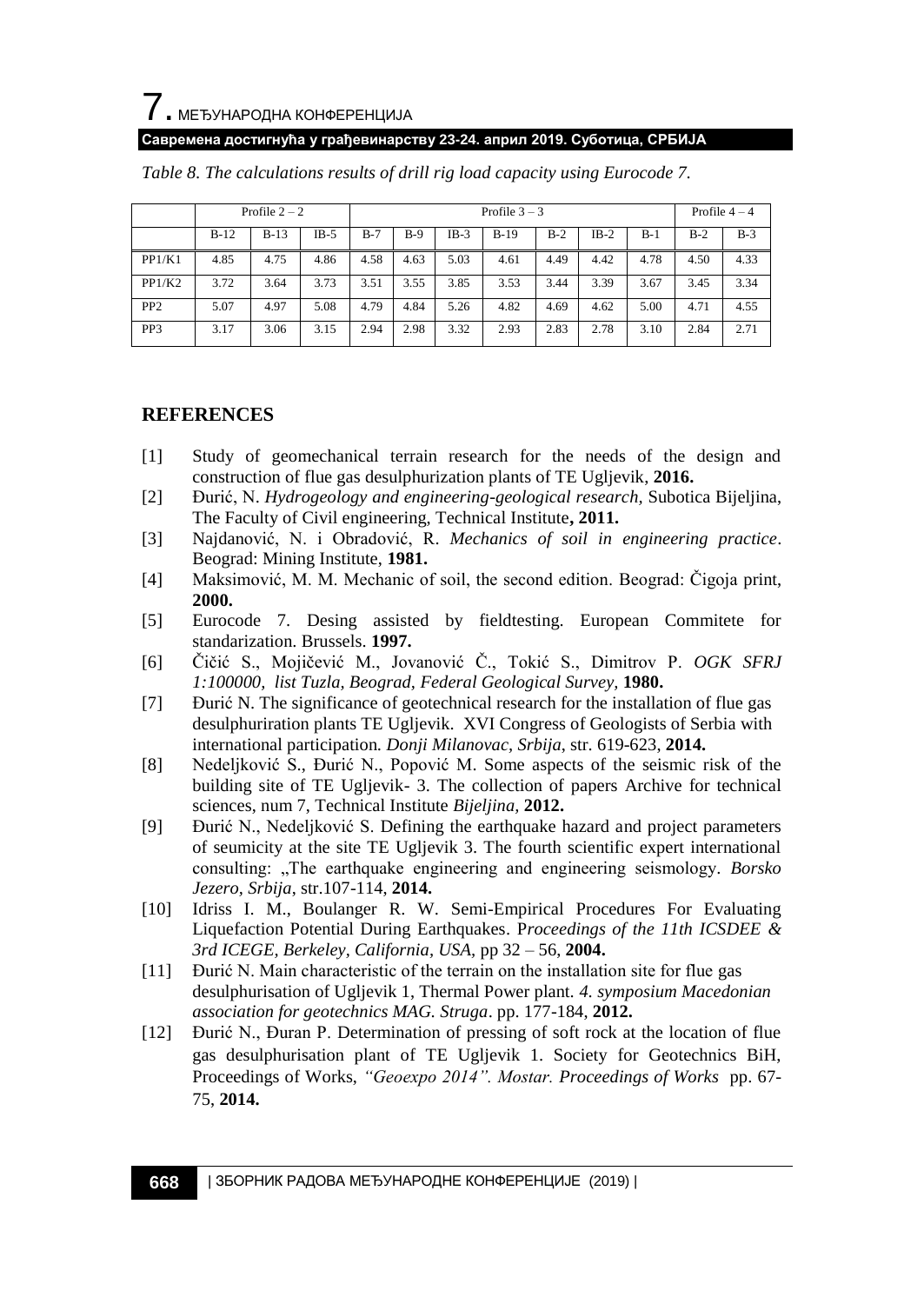# $7<sup>th</sup>$

INTERNATIONAL CONFERENCE

#### **Contemporary achievements in civil engineering 23-24. April 2019. Subotica, SERBIA**

- [13] Lokin P. *Parameters and classifications of cracked rock masses, Faculty of Mining Geology*, *Seminar Methodology of rock crash investigation in geotechnics*, Beograd, **1990.**
- [14] Mitrović P. Terrain as a working environment for construction Institute for Roads of Serbia*, Beograd,* **1997.**
- [15] Yu H. S. A unified state parameter model for clay and sand, Int. J. Numer. *Anal.Methods Geomechanichs 22(8), pp.621-653,* **1998.**
- [16] Ćorić S. Geostatic calculations, Mining- Geological Faculty, Beograd, **2008.**
- [17] Rulebook on technical norms for the foundation of construction objects Official paper Službeni list SFRJ, b. 15/90, **1990.**
- [18] Huy N. Q., Van Tol A.F., Hölsdher P. *Interpretation of rapid pile load tests in sand ragard to the rate effect and excess of pore pressure*. U Stress Wave, (J.A. Santos, ur.), The 8th International Conference of Stress Wave Theory to Piles; Science, Technology and Practis, Lisabon, **2008.**
- [19] Reese C. L, Isenhower W. M., Wang S.T. *Analysis and Design of Shallow and Deep Foundations*. Wiley, **2006.**
- [20] Serrano A., Olalla C. *Shaft resistance of a pile embedded in rock*. International Journal of Rock Mechanics and Mining Sciences, Volume 41, Issue 1, pp. 21-35, **2004.**
- [21] Serrano A., Olalla C. *Shaft resistance of a pile embedded in rock: Comparison between in situ test dana and theory using the Hoek and Brown failure criterion*. International Journal of Rock Mechanics and Mining Sciences, Volume 43, pp. 826-830, **2006.**
- [22] Wyllie, D. C. *Foundations on Rock*, 2th. edition, E&FN Spon, London, **1999.**